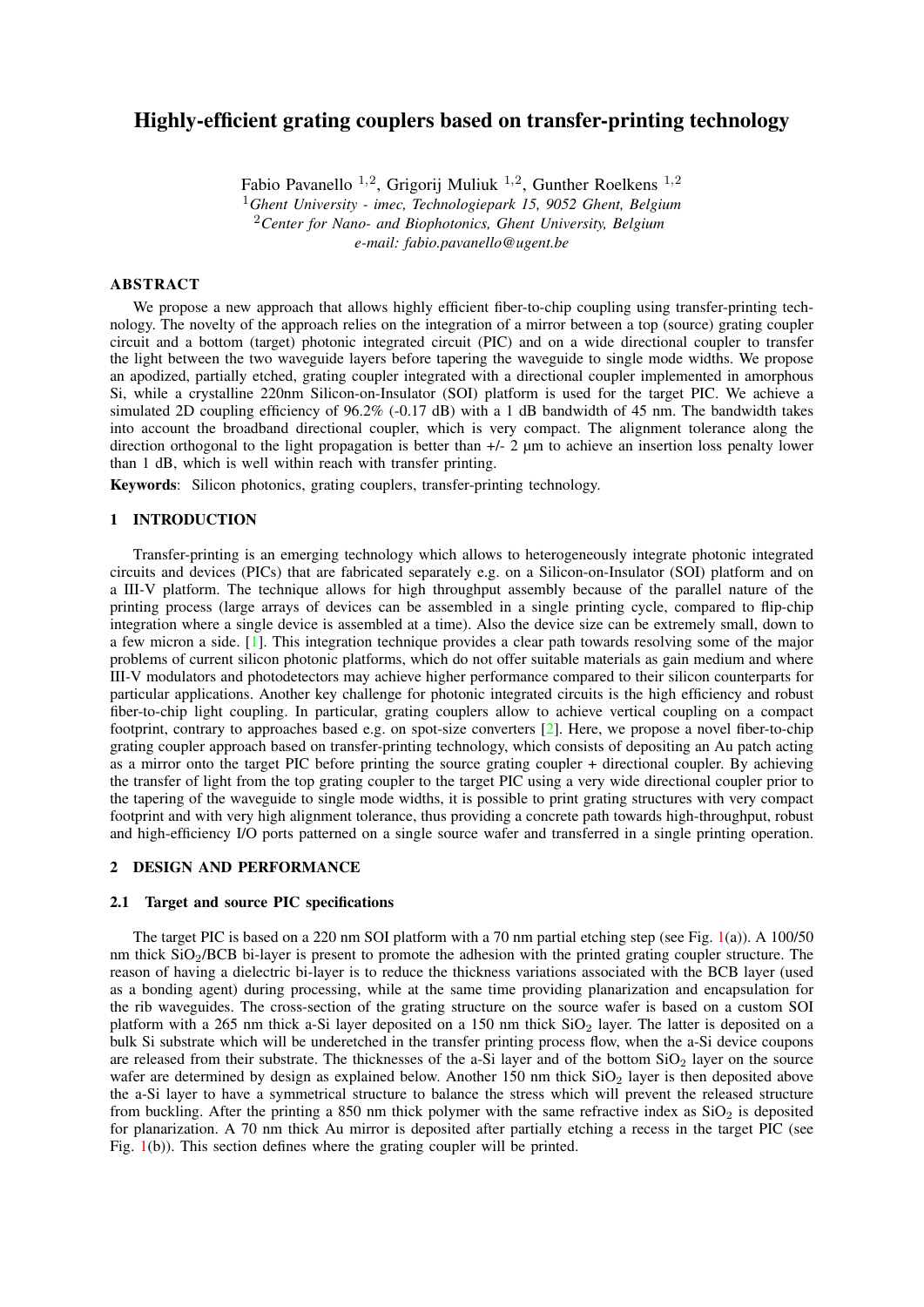

<span id="page-1-0"></span>Figure 1. Target and source waveguide cross-sections and top views. (a) Cross-sections of the target and source structures. Parameters  $t_{aSi}$ ,  $t_{sl}$  s and  $t_{BOX}$  are determined by design. (b) Top view of the target and source structures. The PICs will be vertically stacked through transfer printing achieving an abrupt interface at the end of the coupler on the grating coupler structure, while the target PIC waveguide will continue with a taper to single mode waveguide.

#### 2.2 Grating coupler and directional coupler designs

The thickness  $t_{aSi}$  of the a-Si layer (n = 3.35 at 1550 nm from measurements) is determined by simulating the supermodes' effective index dispersion as a function of the thickness  $(t_{aSi})$  and by selecting the thickness  $t_{aSi}$  = 265 nm at which anti-crossing appears (initial separation between waveguides of 400 nm). This results in phase matching between the a-Si and c-Si waveguide. Afterwards, the vertical separation of the two waveguides is determined by aiming at approximately 20  $\mu$ m coupling length  $L_C$  for compactness. This leads to a total separation of 300 nm and a SiO<sub>2</sub> BOX thickness for the source structure  $t_{BOX,S}$  of 150 nm. This value is used as initial input in the grating simulation. The coupling width  $W_C = 13.5$  µm is kept equal to the grating width to achieve optimal mode matching with the 10.4 µm mode field diameter of the gaussian beam of the fiber without introducing any tapering on the source structure. The 2D grating simulation is performed in Lumerical FDTD launching the mode into the waveguide 10  $\mu$ m away from the first tooth and recording the scattered field at the top surface of the source PIC  $(1 \mu m)$  above the top a-Si waveguide) as done in  $[2]$  assuming angled cleaved fibers and a SiO<sub>2</sub> index matched environment. The electric field recorded is multiplied by the analytically computed magnetic field of the fiber mode and integrated along the direction of propagation to extract the coupling efficiency after power normalization [\[2\]](#page-2-1). The grating apodization for mode matching of the scattered field with the fiber mode field is based on the methodology introduced in  $[3]$  where a linear coefficient  $FF_{lin}$  is applied for the fill factor, which is tailored along the propagation direction taking into account local corrections of the grating period according to the grating formula  $k_0 \sin(\theta) = k_0 n_{eff}^G - K$  where  $k_0$  is the vacuum wavevector,  $\theta$ the fiber angle, K is the reciprocal lattice vector and  $n_{eff}^G = FF\dot{n}_{eff}^{thick} + (1 - FF)n_{eff}^{thin}$  is the grating effective index with  $n_{eff}^{thick}$  and  $n_{eff}^{thin}$  the effective indices for full and partial thickness waveguides, respectively. A 20



<span id="page-1-1"></span>Figure 2. Performance of the grating coupler. (a) Sweep of the linear fill factor  $FF_{lin}$  and of the etch depth. (b) Sweep of the BOX thickness  $t_{BOX,S}$  on the grating coupler source wafer using the optimal values found in (a). The angle is swept to find the optimum by using the optimal value of  $t_{BOX_S}$ . (c) The grating response versus wavelength. Only a small mismatch of approximately 2.5% is present compared to the upward radiation at 1550 nm.

deg angle has been chosen because it provided the highest scattered power (without Gaussian overlap) for the choice of thickness  $t_{BOX}$  of 150 nm using an initial guess for the linear fill factor (0.05  $\mu$ m<sup>-1</sup>) and the etch depth (100 nm) in order to sweep multiple designs at their respective angles. The grating is composed of 25 periods. The design flow consists first of sweeping the linear fill factor coefficient and the etch depth of the grating (see Fig. [2\(](#page-1-1)a)). This allows to find the optimum linear fill factor  $FF_{lin} = 0.045 \ \mu m^{-1}$  and the optimal